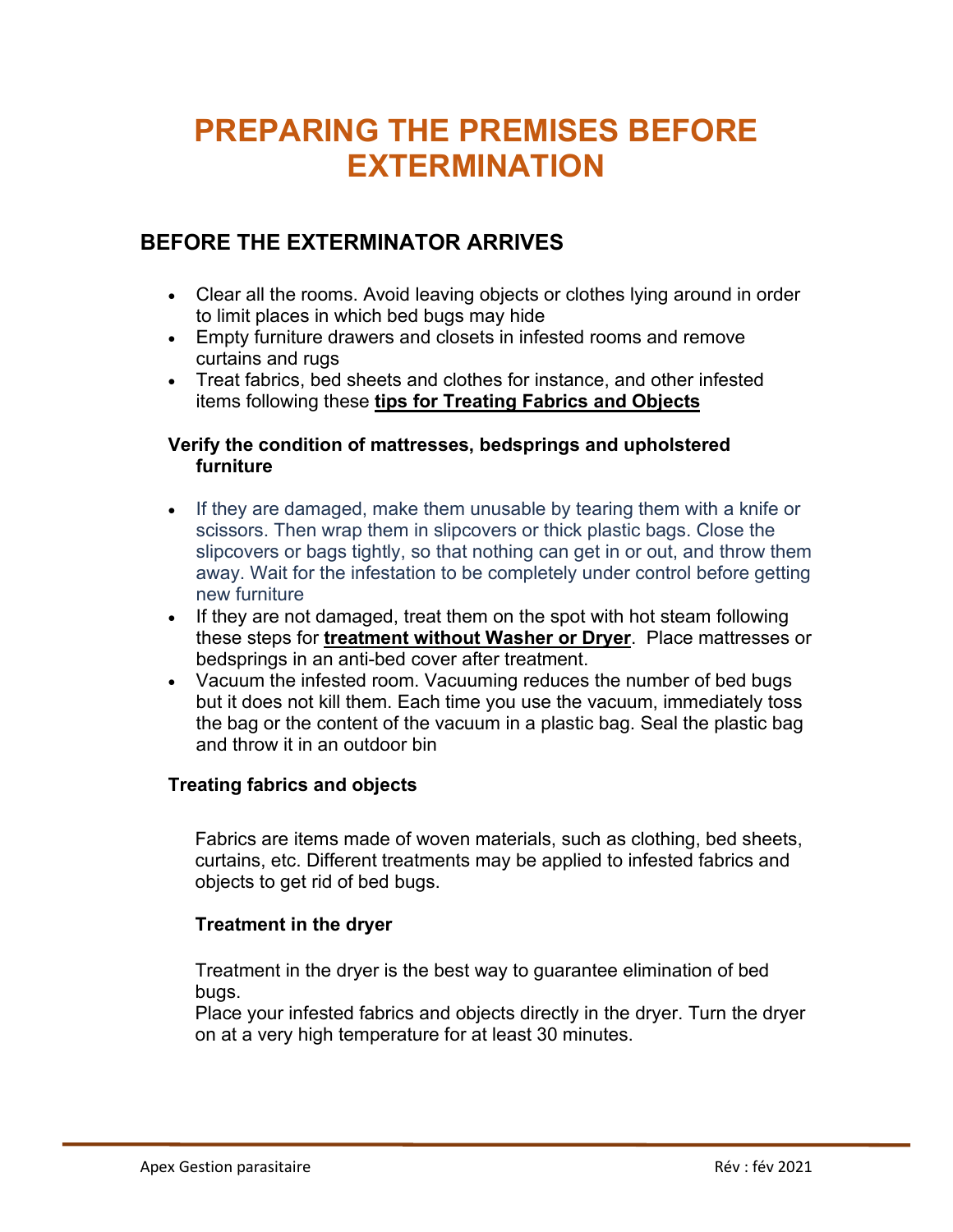#### **Treatment in the washer**

If you do not have a dryer or if the fabrics are dirty and must be washed before drying, treat them in the washer.

Make sure you respect the following conditions to guarantee elimination of bed bugs and their eggs:

- Use very hot water. Water temperature must absolutely reach 60 °C  $(140 °F)$
- Make sure the articles are completely covered by water
- Do a complete wash cycle

If you have a front-loading or high-efficiency washer, check the volume of water it can hold. If your washer's water volume is not enough to completely cover the fabrics, do not treat them in the washer only. Also, follow these instructions for **Treatment in the Dryer** or **Treatment without Washer or Dryer**.

#### **Treatment without washer or dryer**

If it is not possible to treat your fabrics and objects in the dryer or washer, apply one or the other of these treatments.

#### **Hot steam treatment**

Treat your fabrics and objects with a steam cleaner. Gather all your items to be treated in the infested room. Treat everything at the same time in this room to avoid infesting other areas. The steam temperature must reach 100 °C (212 °F). Take care to move the steam cleaner slowly over the items in order to conduct a deep treatment

#### **Cold treatment**

Place your fabrics and objects in the freezer at a temperature of at least - 18 °C (0.4 °F). Lay out fabrics in the freezer without packing them in. Leave them in the freezer for at least 3 and half days. Caution: Some domestic freezers are not cold enough. Make sure that the temperature of your freezer is at least -18 °C (0.4 °F) to apply this treatment. This temperature allows items to cool rapidly. Cooling of bed bugs must be quick in order to prevent them from adapting to the temperature and surviving.